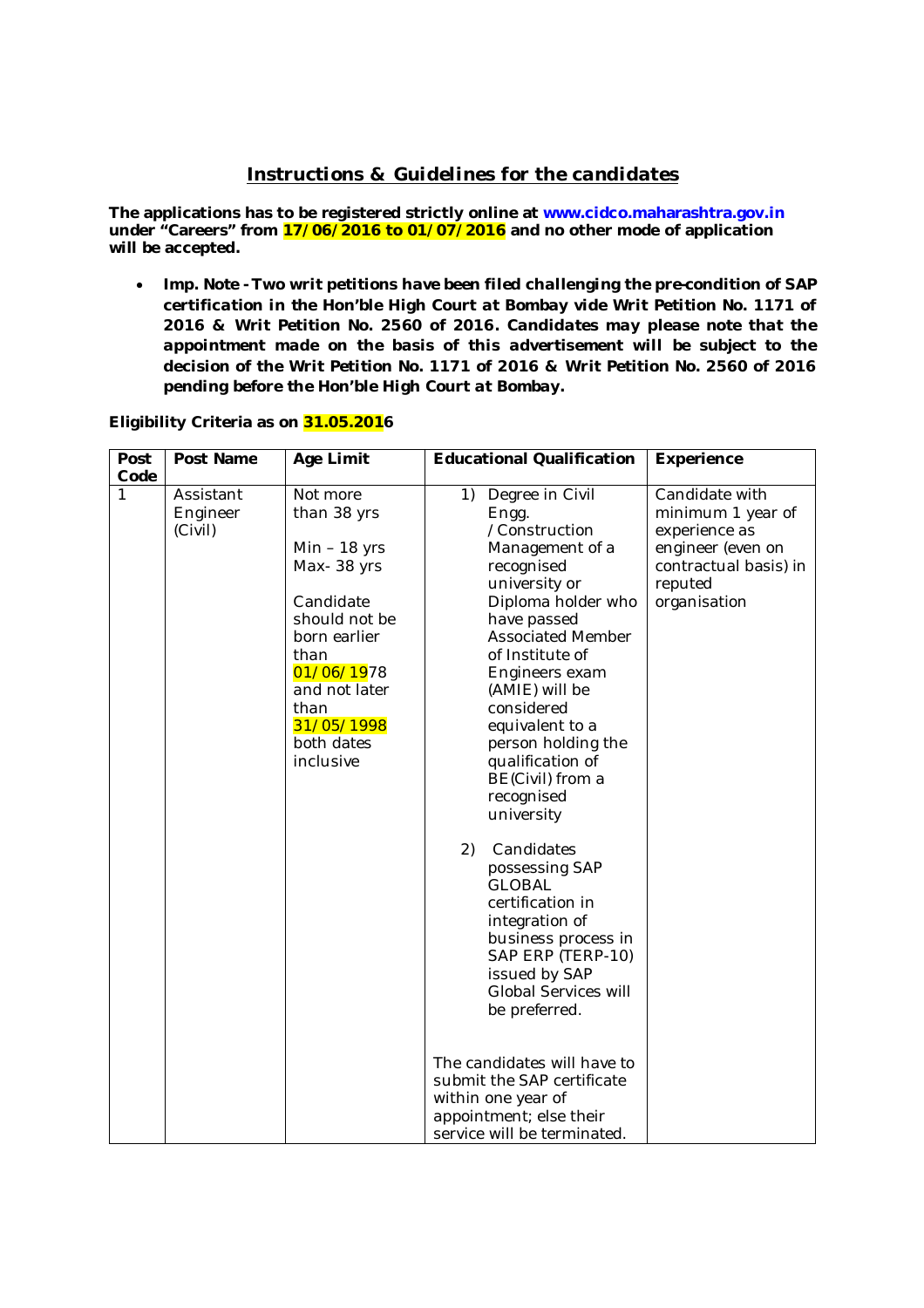| 2<br>Officer<br>Candidate<br>Field<br>Not more<br>1)<br>Full Time Degree or<br>(Architect)<br>than 38 yrs<br>equivalent Govt.<br>minimum 1 year                                                                                                                                                                                                                                                                                                                                                                                                                                                                                                                                                | with              |
|------------------------------------------------------------------------------------------------------------------------------------------------------------------------------------------------------------------------------------------------------------------------------------------------------------------------------------------------------------------------------------------------------------------------------------------------------------------------------------------------------------------------------------------------------------------------------------------------------------------------------------------------------------------------------------------------|-------------------|
| diploma in<br>experience<br>Οf<br>Architecture -B.<br>architect (even<br>$Min - 18$ yrs<br>Max-38yrs<br>Arch $/$ G.D. Arch.<br>on<br>basis) in reputed<br>from a recognized<br>Candidate<br>university<br>organization<br>should not be<br>born earlier<br>Candidates<br>2)<br>possessing SAP<br>than<br>01/06/1978<br><b>GLOBAL</b><br>and not later<br>certification in<br>than<br>integration of<br>31/05/1998<br>business process in<br>SAP ERP (TERP-10)<br>both dates<br>issued by SAP<br>inclusive<br>Global Services will<br>be preferred<br>The candidates will have to<br>submit the SAP certificate<br>within one year of<br>appointment, else their<br>service will be terminated. | as<br>contractual |

# **1. Assistant Engineer (Civil ) - Total vacant posts 192**

| ັ                                          |           |           |                |                |                |      |                |            |             |              |
|--------------------------------------------|-----------|-----------|----------------|----------------|----------------|------|----------------|------------|-------------|--------------|
|                                            | <b>SC</b> | <b>ST</b> | VJ-A           | $NT-B$         | NT-C           | NT-D | <b>SBC</b>     | <b>OBC</b> | <b>OPEN</b> | <b>TOTAL</b> |
| Category                                   | 23        | 17        | 7              | 3              | 6              | 4    | $\overline{2}$ | 25         | 105         | 192          |
| Details of Horizontal Reservation          |           |           |                |                |                |      |                |            |             |              |
| General                                    | 14        | 10        | 5              | $\overline{2}$ | 4              | 3    | 1              | 15         | 65          | 119          |
| Women (30%)                                | 7         | 5         | $\overline{2}$ | 1              | $\overline{2}$ | 1    | 1              | 8          | 32          | 59           |
| with<br>Person<br>disability (3%)          | 1         | 1         | $\Omega$       | $\Omega$       | $\Omega$       | 0    | $\Omega$       | 1          | 3           | 6            |
| <b>Meritorious</b><br>sportsperson<br>(5%) | 1         | 1         | $\Omega$       | O              | $\Omega$       | 0    | 0              | 1          | 5           | 8            |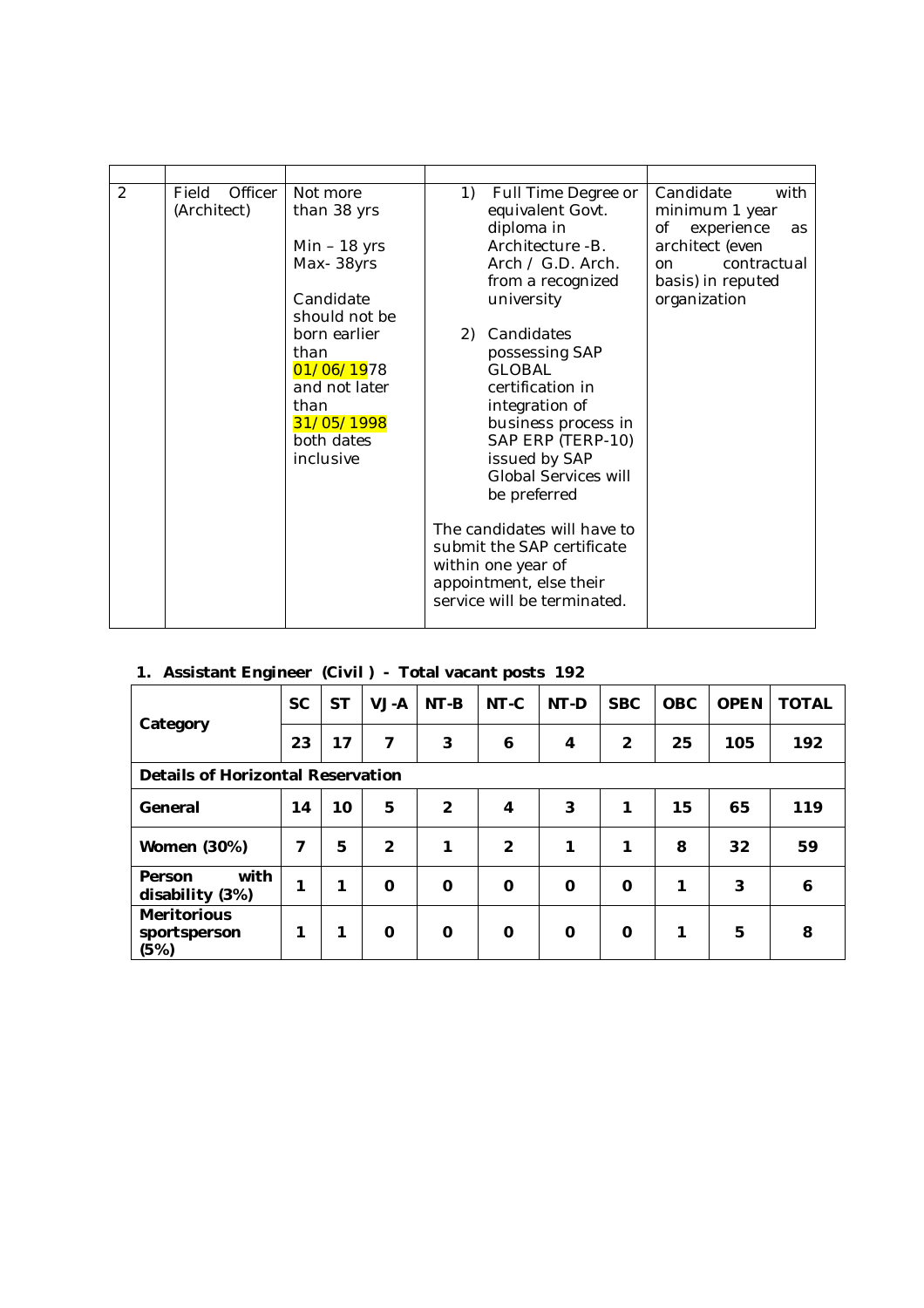| Category                                   | <b>SC</b> | <b>ST</b> | VJ-A     | $NT-B$   | NT-C        | NT-D     | <b>SBC</b> | <b>OBC</b> | <b>OPEN</b>    | <b>TOTAL</b> |
|--------------------------------------------|-----------|-----------|----------|----------|-------------|----------|------------|------------|----------------|--------------|
|                                            | O         | 1         | 1        | O        | $\mathbf 0$ | $\Omega$ | 1          | 0          | 5              | 8            |
| Details of Horizontal Reservation          |           |           |          |          |             |          |            |            |                |              |
| General                                    | $\Omega$  | 1         | 1        | $\Omega$ | $\Omega$    | $\Omega$ | 1          | $\Omega$   | 3              | 6            |
| Women (30%)                                | 0         | 0         | $\Omega$ | $\Omega$ | $\mathbf 0$ | $\Omega$ | $\Omega$   | 0          | $\overline{2}$ | 2            |
| with<br>Person<br>disability (3%)          | $\Omega$  | 0         | $\Omega$ | $\Omega$ | $\Omega$    | $\Omega$ | $\Omega$   | $\Omega$   | $\Omega$       | $\Omega$     |
| <b>Meritorious</b><br>sportsperson<br>(5%) | 0         | 0         | $\Omega$ | $\Omega$ | $\Omega$    | $\Omega$ | $\Omega$   | $\Omega$   | 0              | 0            |

## **2. Field Officer (Architect)- Total vacant posts 8**

#### **Pay Structure-**

| Post<br>code | Post Name                  | Pay Scale (in Rs.) |
|--------------|----------------------------|--------------------|
|              | Assistant Engineer (Civil) | 9300-34800+GP 4400 |
|              | Field Officer (Architect)  | 9300-34800+GP 4400 |

#### **Age limit & eligibility criteria:**

- 1. Upper age limit is relaxed by 5 years for the candidates belonging to SC, ST, VJNT, SBC & OBC (Only Maharashtra Domicile Candidate) wherever the post is reserved for that category of backward class.
- 2. 30% Horizontal reservation under women category. If women candidates are not available in any category the same will be filled from Male Candidate of the same category.
- 3. 3% Horizontal reservation for candidates having physical disability.
- 4. There shall be 5% Horizontal reservation for Meritorious Sportspersons for games as notified by the Government of Maharashtra in its GR dated 30.04.2005.
- 5. The upper age limit for a physically handicapped person is 45 years.
- 6. There is no upper age limit for the departmental employees working in CIDCO.
- 7. Date of birth as per SSC/School Leaving Certificate and age as on **31st May 2016** should be mentioned.
- 8. In case of candidates clearing the online examination and other things being equal, preference will be given to CIDCO Project Affected Persons.
- 9. **To qualify the candidate should possess minimum 45% of marks in online exam as notified in Government resolution of Maharashtra dated 27.06.2008.**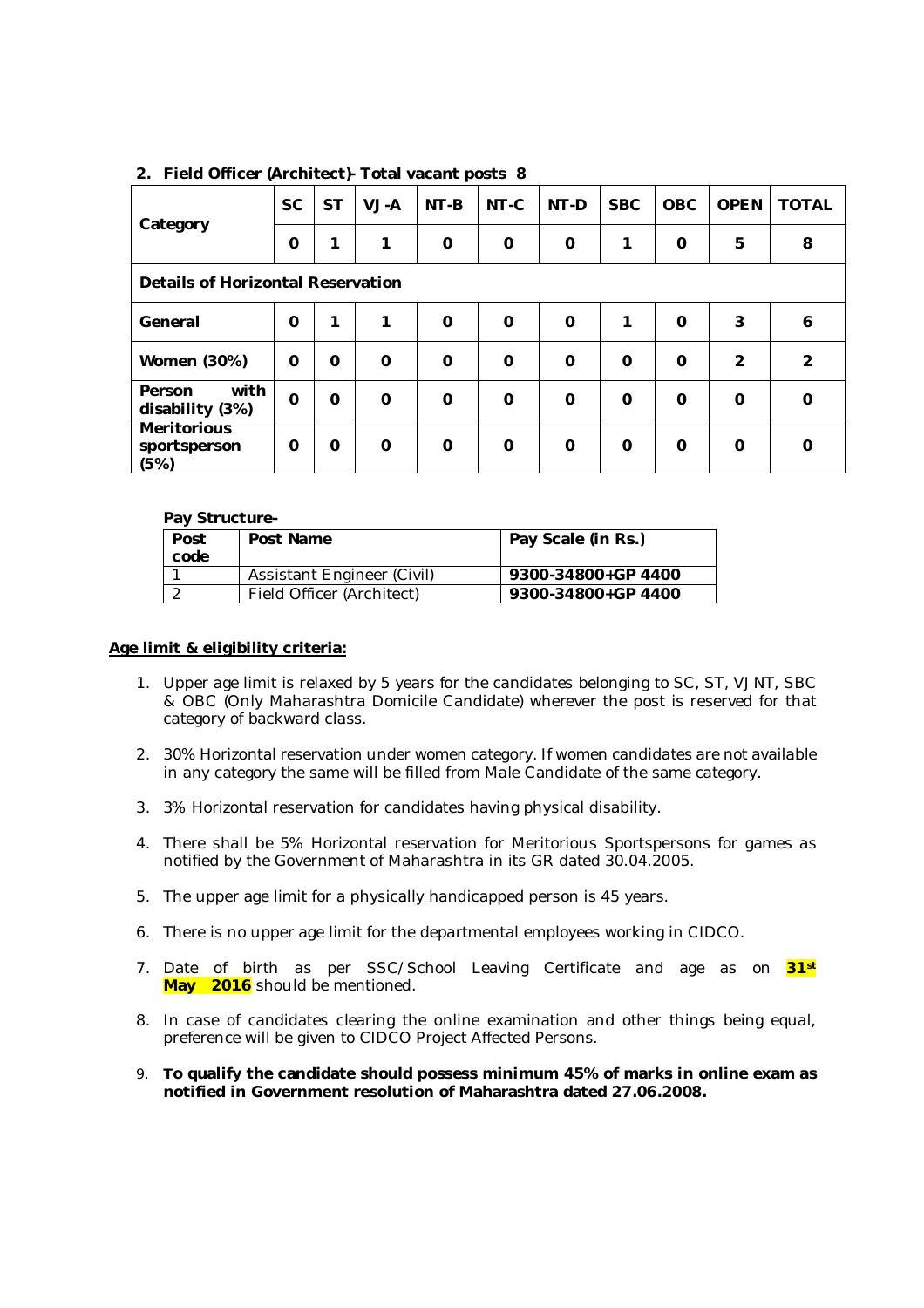- 10. Only those candidates who have qualified in the online exam shall be called for document verification on the basis of merit of marks obtained in the online exam. The number of candidates called for document verification will be on the basis of vacancies advertised.
- 11. The candidate must produce all the original documents at the time of document verification. Failure in producing the required document will result in cancellation of candidature and the post will be filled by subsequent eligible candidate.

## **Reservation-**

- 1. There shall be 30% horizontal reservation for women (Only Maharashtra Domicile Candidates and who do not belong to Creamy Layer category) as per the provision of Govt. of Maharashtra Resolution No. 82/2001/MSA-2000/PK 415/K-2 dt.25.05.2001. The women candidates who desire to avail benefit of women reservation ( VJNT, SBC, OBC & open) should submit latest/ current year Non Creamy Layer Certificate from the appropriate Competent Authority of Govt. of Maharashtra showing that they do not belong to "Creamy layer" category. All woman candidates availing benefit of women reservation should submit Domicile certificate of Maharashtra State issued by the appropriate Authority of Govt. of Maharashtra. (i.e up to 31.03.2016)
- **2.** The reservation policy for persons with disability shall apply as per Government directives. Persons suffering from not less than 40% disability shall only be eligible for the benefit of reservation for persons with disability. The candidate should submit copy of Medical Certificate issued by the appropriate Medical Board.

The details for the reservation for the post along with category and number of posts reserved are as below-

| Post | Posts                             | Persons with Disability | Reserved |
|------|-----------------------------------|-------------------------|----------|
| Code |                                   | Category                |          |
|      | <b>Assistant Engineer (Civil)</b> | PS, PD, OL              |          |

Abbreviations- PS- Partial Sight, PD- Purtinally Deaf, OL - One Leg Affected

- 3. The reservation for Persons with Disability, Women and Meritorious Sportsperson is against current vacancy. The reservation for these categories is Horizontal reservation and the candidates selected in this quota will be placed in appropriate category viz. SC, ST, VJ (A), NT (B), NT(C), NT (D), SBC, OBC & Open categories depending upon the category to which they belong in the roster meant for reservation of the backward classes.
- 4. Maharashtra state Public Services (Reservation for Schedule Castes, Schedule Tribes, Denotified Tribes (Vimukta Jatis), Nomadic Tribes, Special Backward Class and Other Backward Classes) Act.2001 has been enforced by the govt. of Maharashtra from 29th January, 2004. As per the provisions under Sub-Section 2(ii) of Section-4 of this Act, the principle of Creamy Layer has been made applicable to all categories viz., VJ (A), NT (B), NT(C), NT (D) & SBC category except Schedule Castes and Schedule Tribes. The candidates should produce current years (i.e. up to 31.03.2015) Non-Creamy Later Certificate in the prescribed form issued by appropriate authority.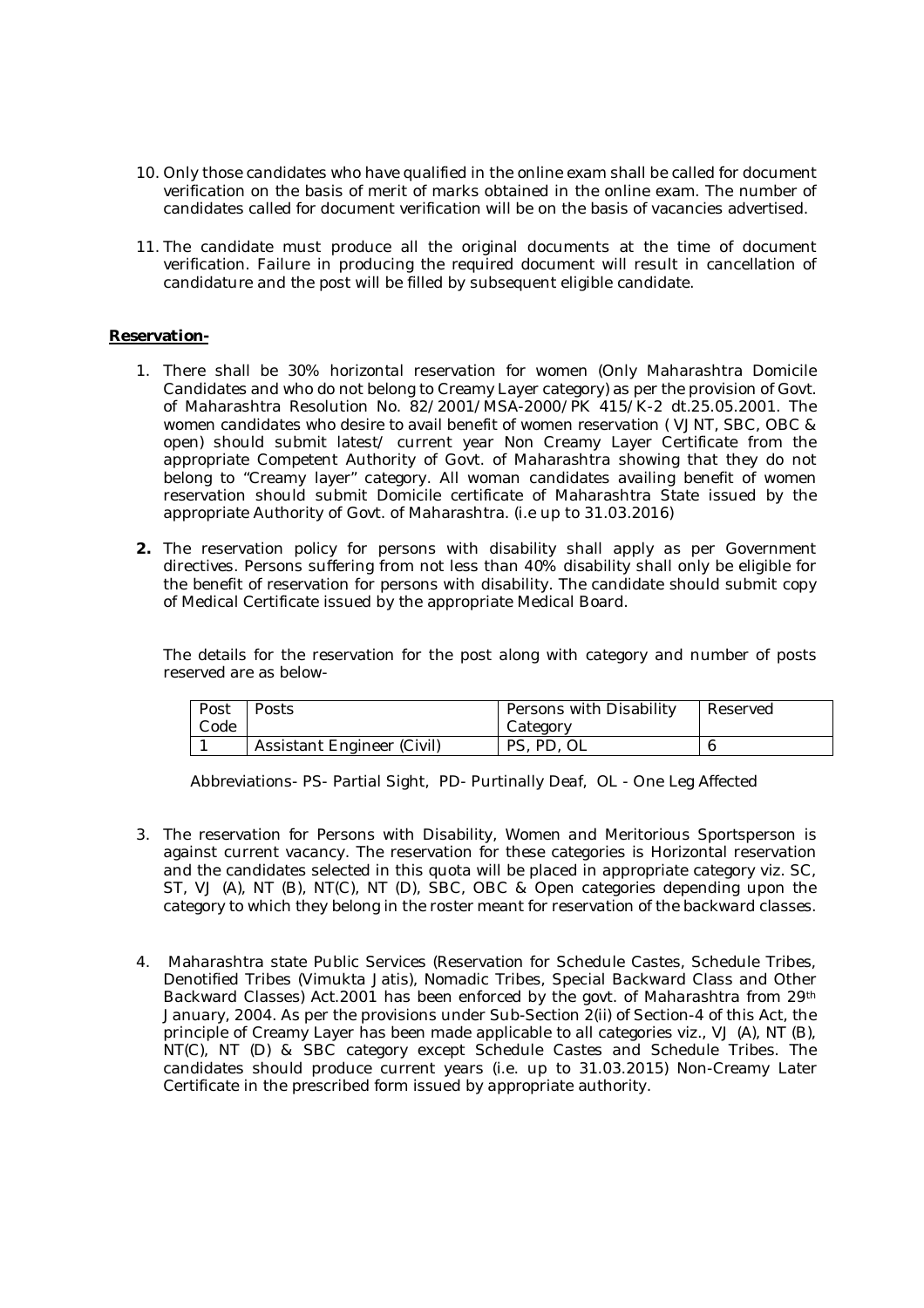- 5. Candidates claiming the benefit of reservation under SC, ST, VJ (A), NT (B), NT(C), NT (D), SBC & OBC categories should produce a caste certificate at the time of interview. They will also enclose an attested copy of **Caste validity certificate** issued by the Caste Scrutiny Committee if available with them at the time of interview. However, the candidate who applied without submitting Caste Validity Certificate, if selected, an appointment order will be issued to him as per the provisions/ directives prescribed in G.R. of Govt. of Maharashtra vide no. BCC-2011/Pra.Kra.1064/2011/16-B dated 12.12.2011.
- 6. In case of VJNT category, if candidate belonging to particular VJNT category for which post is advertised is not available then, the said post will be filled in from the other VJNT category as per the interchangeability norms.
- 7. The caste certificate issued by appropriate Competent Authority of Maharashtra State only will be considered as valid for availing the benefit of reservation including benefit in the application fees. Caste notified in other State as reserved will be considered as Open for all the purposes.
- 8. The candidates should be domicile of Maharashtra State and should belong to categories notified by the Maharashtra State viz. (a) Scheduled castes (including SC category person who had adopted Buddhist Religion) (b) Scheduled Tribes (c) SC, ST, VJ(A), NT(B), NT(C), NT(D) and (d) Special Backward Class.
- 9. Once the caste is notified in application form, it cannot be changed at any stage later on.
- 10. The Backward Class candidates who apply against Open category will not be permitted to change the option once exercised at any stage later on.

## **Method of Recruitment:**

The method of recruitment to be followed is stated below:-

1. **Online Test (Max 200 Marks)-** Online exam will be of 200 multiple choice question as mentioned below. The candidate should solve all the questions given. There shall be no negative marking system.

|   | Topic                          | Marks     |
|---|--------------------------------|-----------|
|   | Test of English                | 5C        |
|   | Test of Professional Knowledge | 50        |
| っ | General Knowledge              | 50        |
|   | Test of Reasoning              | 50        |
|   | Total                          | 200 marks |

The level of competency for the test is Graduation.

- 2. **Document verification-** Only those candidates who score more than 45% marks (i.e. 90 marks out of 200) in online exam will be qualified & called for Document Verification.
- 3. The candidates who have qualified in the online exam and possessing SAP ERP (TERP-10) certificate from SAP Global Services will be given additional 50 marks.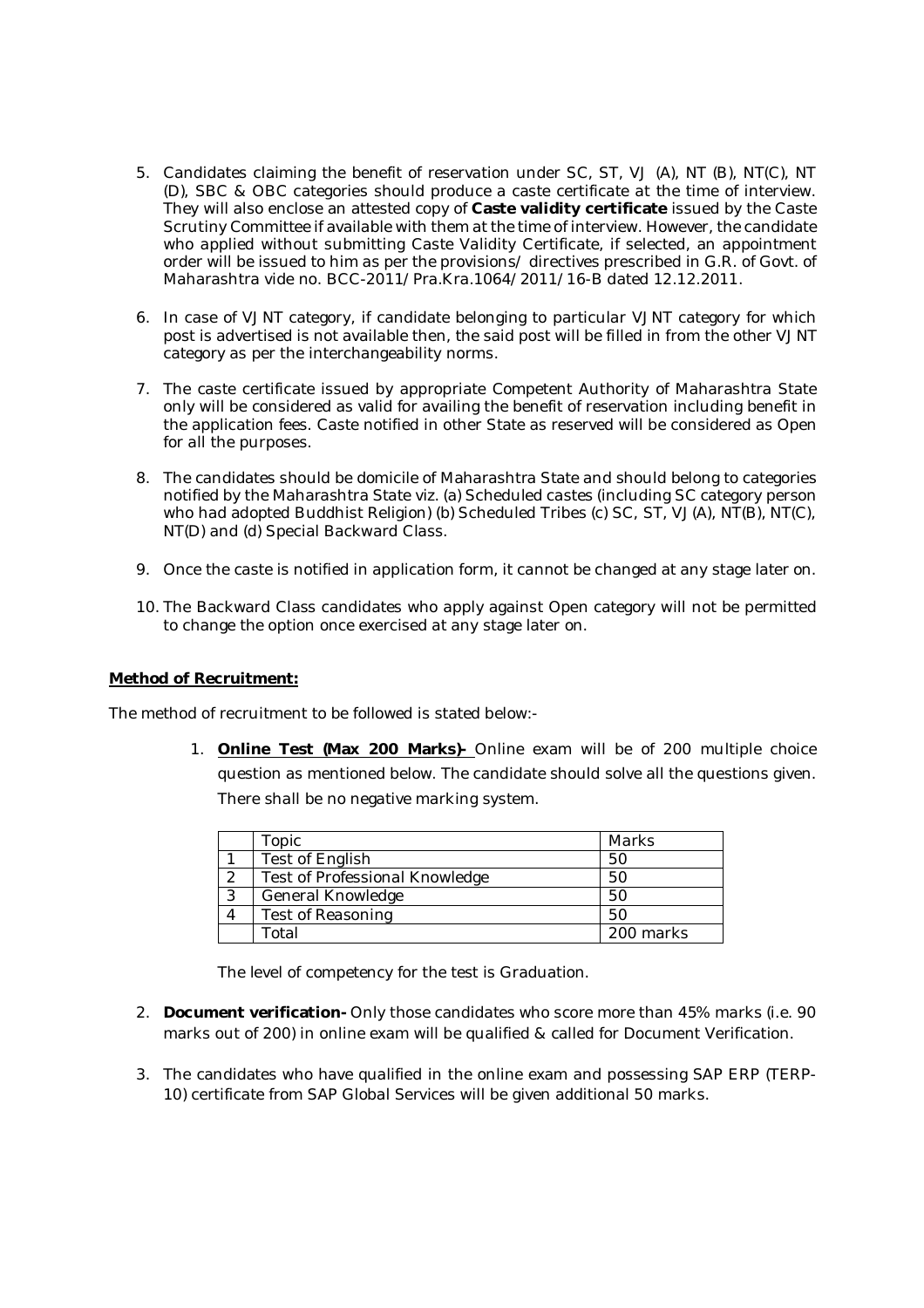- 4. Please note that the candidate should possess the SAP ERP (TERP-10) certificate from SAP Global Services on or before last date of submission of application i.e. 01<sup>st</sup> July 2016.
- 5. The final merit list shall be drawn on the basis of the marks obtained in the online exam and marks given for SAP certification. Final merit list will be out of 250 marks (200 marks for online exam and 50 marks for SAP certification).
- 6. The list of eligible candidates and the final result will be displayed on CIDCO website www.cidco.maharashtra.gov.in
- 7. For one position if two or more candidates obtain same marks the selection will be made as per guidelines given in शासन निर्णय क्रमांक प्रानिमं-1215/ (प्र.क्र.55/15)/13-अ दिनांक 5 ऑक्टोबर 2015.
- **8. It may be noted that candidates possessing SAP ERP (TERP-10) certificate from SAP Global Services will be given preference. However if candidate who do not possess SAP ERP (TERP-10) certificate is selected for appointment, he/she will have to produce the certificate within 1 year of Probation and in the event of failure to do so, CIDCO will terminate his/her service during the Probation period. The certification is to be done by the candidate at his/her own cost and responsibility.**

## **GENERAL CONDITIONS-**

- 1. Appointment will be made as per vacancies and requirements.
- 2. CIDCO has right to cancel this advertisement without giving any notice at any time.
- 3. All candidates should be domiciled in the state of Maharashtra.
- 4. Candidates who are working in the Government Organization/ undertaking must forward their application with the "No Objection Certificate" from his/her Head of the Department.
- 5. Candidates must make sure that he/she is fulfilling all the required educational and experience criteria. Candidature can be cancelled at any time and any stage, if a candidate is not fulfilling the requisite criteria.
- 6. If any false/incorrect information furnished by the candidate is detected at any stage of recruitment process, his/her candidature will be cancelled.
- 7. Candidates should keep their mobile number and e-mail ID active for the entire duration of the recruitment drive. All official communication will be send to their respective e-mail ID.
- 8. Candidate will not eligible be for the appointment if he/she punished by any court in the civil/Criminal cases. Candidate must produce the details, if he/she facing police inquiry/outstanding court matter or punishment if any; selected candidate must submit NOC from the police department at the time of appointment.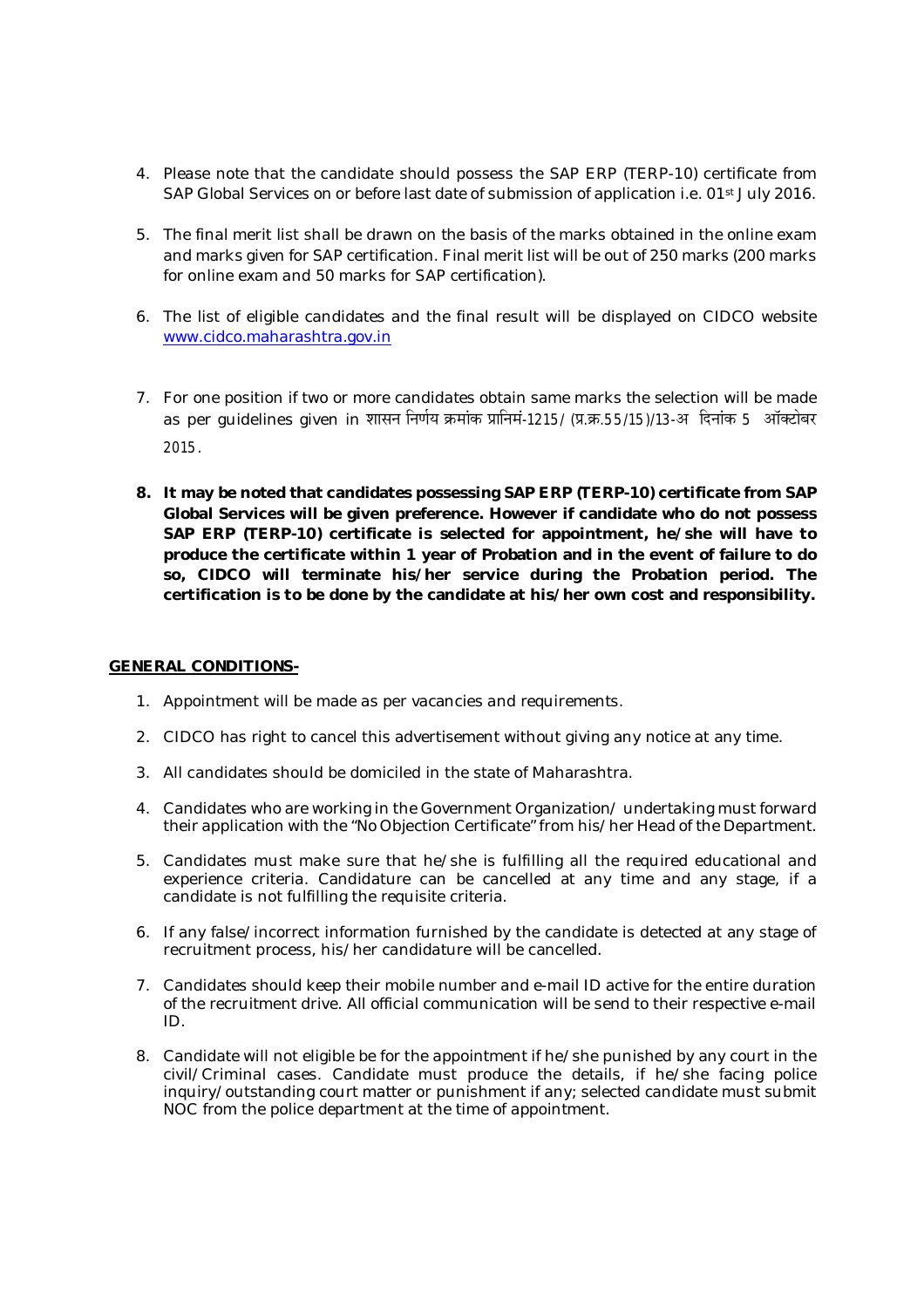- 9. Knowledge on Marathi is desirable.
- 10. The decision of the Management in all matters relating to recruitment shall be final and no individual correspondence will be entertained.
- 11. Selected candidate appointed in CIDCO and will have to work at any place within State of Maharashtra or elsewhere at Project places and you will have to reach your places of work from your residence at your own cost.
- 12. After appointment the candidate will have to produce police verification certificate within 30 days and character certificate from the concerned police station. If the reports are found to be offensive, the said candidate will be terminated from the services without giving any intimation.
- 13. Candidate must remain present with their own expenses for the entire recruitment drive.
- 14. The candidates who have applied for the reserved posts of VJ (A), NT (B), NT(C), NT (D), SBC, OBC category must have Non-Creamy Layer Certificate valid up to 31.03.2016.
- 15. Candidate must be alert from the assurance of Mediator/ Thief/ Persons who claim to be belonging to CIDCO.
- 16. The recruitment in CIDCO Ltd. is done strictly as per merit in a systemic way giving appropriate weightage to various parameters as decided by Management.
- 17. Any canvassing by or on behalf of the candidates or to bring political or other outside influence with regards to their selection/recruitment shall result in disqualification of candidature and shall attract Police action.

| <b>APPLICATION FEES:</b> |          |
|--------------------------|----------|
| Post Code                | Applicat |

| Post Code                             | Application fees  |                                         |  |  |  |
|---------------------------------------|-------------------|-----------------------------------------|--|--|--|
|                                       | For Open category | For SC, ST, VJNT, SBC,                  |  |  |  |
|                                       | Candidates        | OBC & Physically<br>handicap candidates |  |  |  |
| For Post code 01 &   Rs. 1000/-<br>02 |                   | $Rs. 500/-$                             |  |  |  |

- 1. The candidates belonging to VJNT, SBC and OBC categories and belonging to Creamy Layer or those backward class candidates who do not possess the caste certificate & Domicile Certificate issued by the appropriate Competent Authority of Maharashtra State will be treated as Open category candidates for all purposes & they shall pay the application fees applicable to Open category candidates. They should apply against open reservation posts and indicate their category as general in application form.
- 2. Where there is no reservation for any specific category / community of backward classes, in such case BC candidates of that category/community shall be treated as open category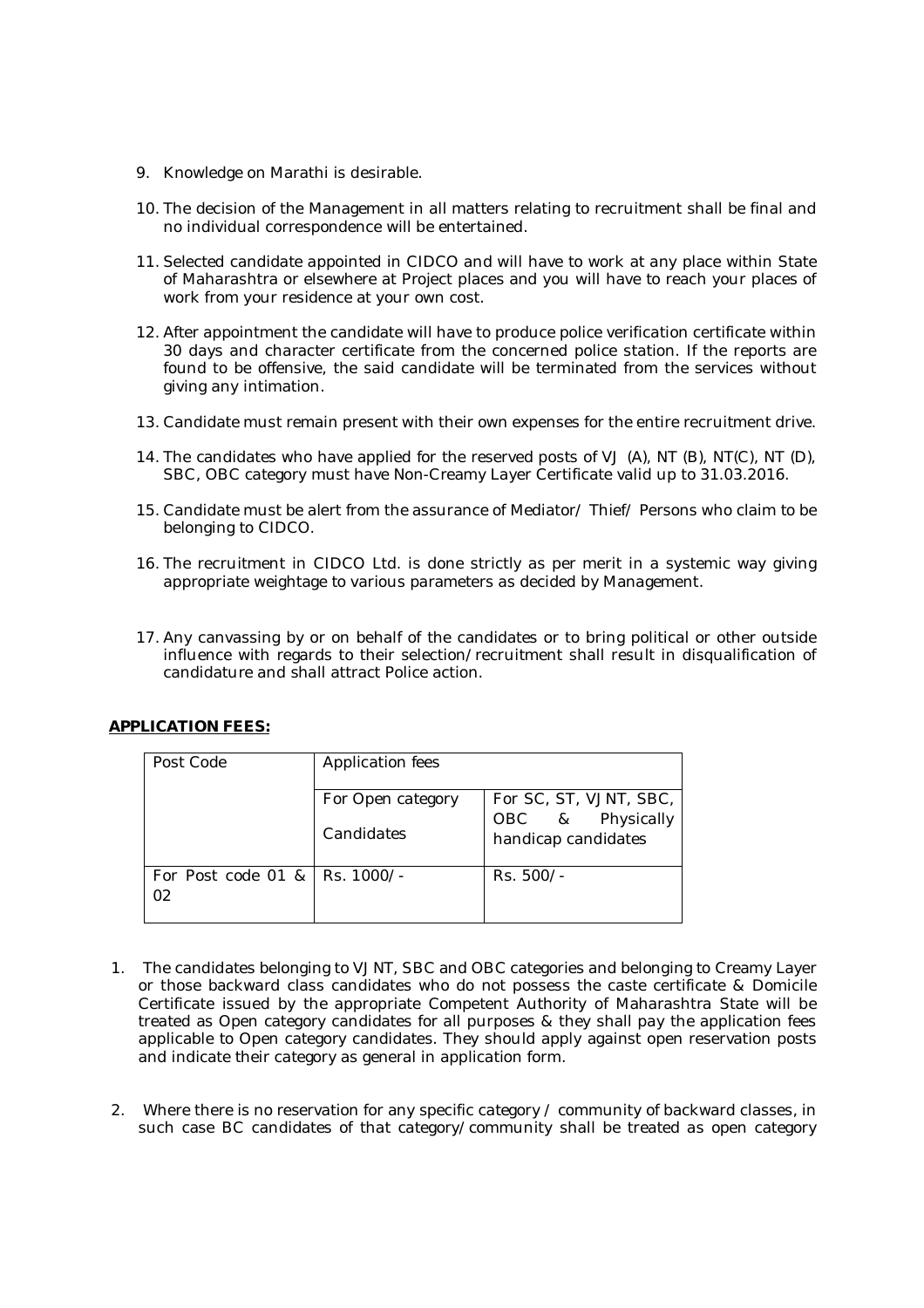candidates for all purposes & they will have to pay the application fees as applicable to Open category candidates.

Bank Transaction charges, if any, for Online Payment of application fees/ intimation charges will have to be borne by the candidate.

#### **General Instructions-**

- 1. Online exams shall be conducted tentatively during July/ August 2016 across various centers in Navi Mumbai, Thane & Mumbai.
- 2. Candidates will have to invariably produce and submit the requisite documents such as valid call letter, stipulated original identity proof, a photocopy of photo identity proof etc. at the time of online examination.
- 3. Before applying for the mentioned posts, the candidate should ensure that he/she fulfils the eligibility and other norms mentioned in this advertisement. Candidates are therefore to carefully read these instructions/ guidelines and follow all the instructions given for submitting online application.
- 4. A candidate's admission to the examination / subsequent process is strictly provisional. The mere fact that the call letter (s) / provisional appointment has been issued to the candidate does not imply that his/her candidature has been finally cleared by CIDCO. CIDCO would be free to reject any application, at any stage of the process, cancel the candidature of the candidate in case it is detected at any stage that a candidate does not fulfill the eligibility norms and/ or that he/she has furnished any incorrect / false information /certificate/ documents or has suppressed any material fact(s) if any of these shortcomings is/are detected after appointment in CIDCO, his/her services are liable to be summarily terminated.
- 5. Decision of CIDCO in all matters related to this recruitment drive will be final and binding on the candidate. No correspondence or personal enquiries shall be entertained by the CIDCO in this behalf.
- 6. A candidate can apply for multiple posts and not more than one application for each post should be submitted by any candidate. However, the candidate should satisfy the eligibility criteria and should register separately for each post applied. In case of multiple Applications for the same post only the latest valid (completed) application will be retained. Intimation charges/application fees paid for the other multiple registration(s) for the same post will stand forfeited.
- 7. Online application once registered will not be allowed to be withdrawn and / or the application fee / intimation charges once paid will not be refunded nor be in reserve for any other examination.
- 8. Any resulting dispute arising out of this advertisement including the recruitment process shall be subject to the sole jurisdiction of the Courts situated at Mumbai.
- 9. Canvassing in any form will be a disqualification.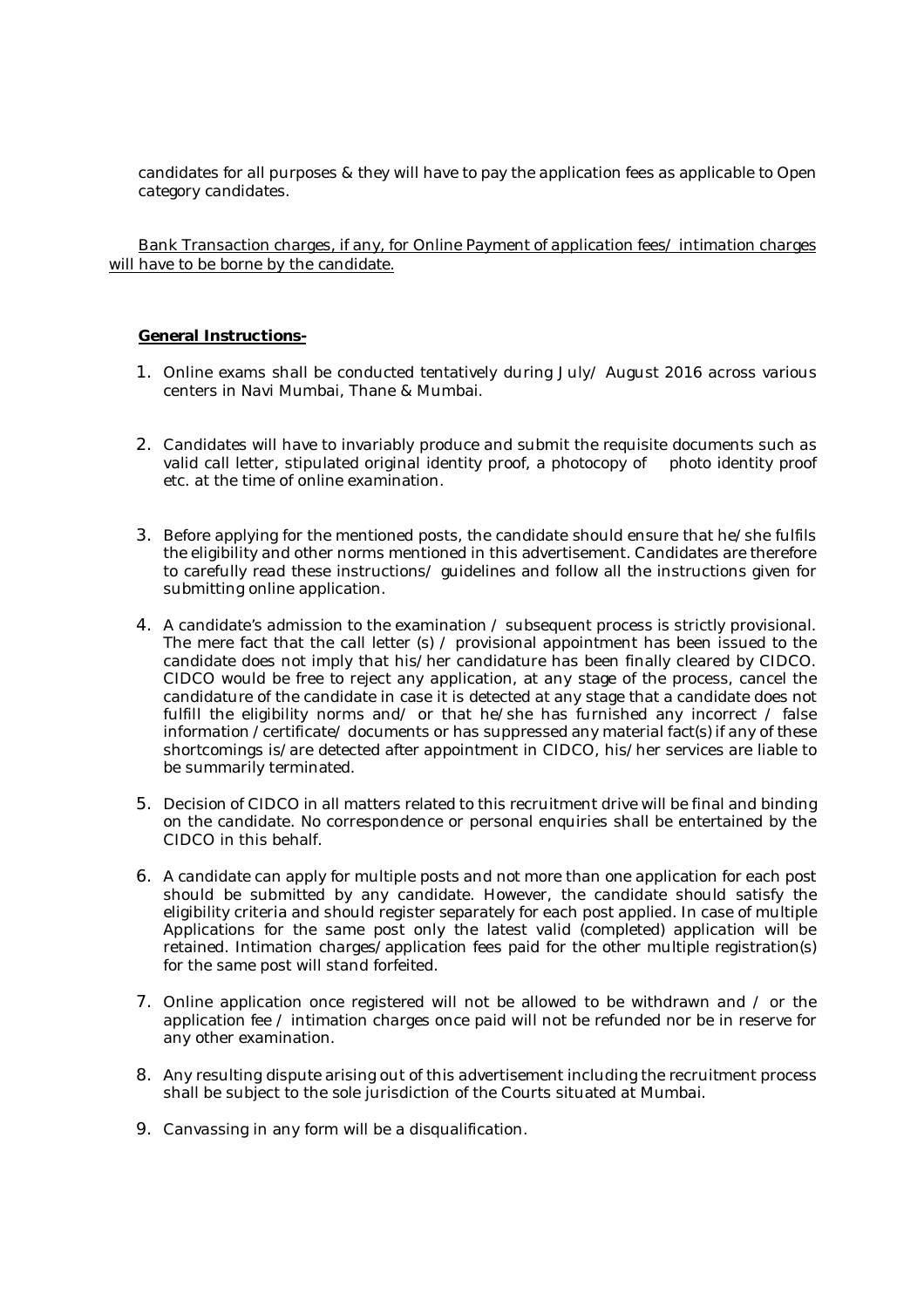- 10.No request for change of address, or changes in any other details mentioned in the online application form will be entertained.
- 11.In case any dispute arises on account of interpretation of clauses in any version of this advertisement other than English version available on CIDCO website shall prevail.
- 12.A candidate should ensure that the signatures appended by him/her in all the places viz. in his/her call letter, attendance sheet etc. and in all correspondences with the CIDCO in future should be identical and there should be no variation of any kind.
- 13.A recent, recognizable photograph should be uploaded by the candidate in the online application form and the candidate should ensure that copies of the same are retained for use at various stages of the process. Candidates are also advised not to change their appearance till the process is completed. Failure to produce the same photograph at various stages of the process/ doubt about identity at any stage could lead to disqualification.
- 14.The possibility for occurrences of some problem in the administration of the examination cannot be ruled out completely which may impact test delivery and/or result from being generated. In that event, every effort will be made to rectify such problem, which may include movement of candidates, delay in test. Conduct of a re-exam is at the absolute discretion of test conducting body. Candidates will not have any claim for a re-test. Candidates not willing to move or not willing to participate in the delayed process of test delivery shall be summarily rejected from the process.
- 15.Candidate will have to appear for the online test at their own expense. CIDCO shall not bear any expense on account of the same.
- 16.CIDCO shall not be responsible for any application made/ wrong information provided by an unauthorized person/ institution. Candidates are advised not to share their application details with anyone.
- 17.Appointment of candidates is subject to him/her being declared medically fit, as per any other requirements of CIDCO and also subject to service and conduct rules of the CIDCO. Decision of CIDCO to which candidates are allotted will be final and binding on candidates. CIDCO has no role to play here.
- 18.CIDCO reserves the right to change (cancel/Modify/add) any of the criteria, method of selection, number of posts, appointment etc. With or without assigning any reason.
- 19.The candidate should be domiciled in the State of Maharashtra.

## **\*IDENTITY VERIFICATION**

In the examination hall as well as at the time of interview, the call letter along with the original and a photocopy of the candidate's photo identity (bearing the same name as it appears on the call letter) such as PAN Card/ Passport/ Driving Licence/ Voter's Card/ Bank Passbook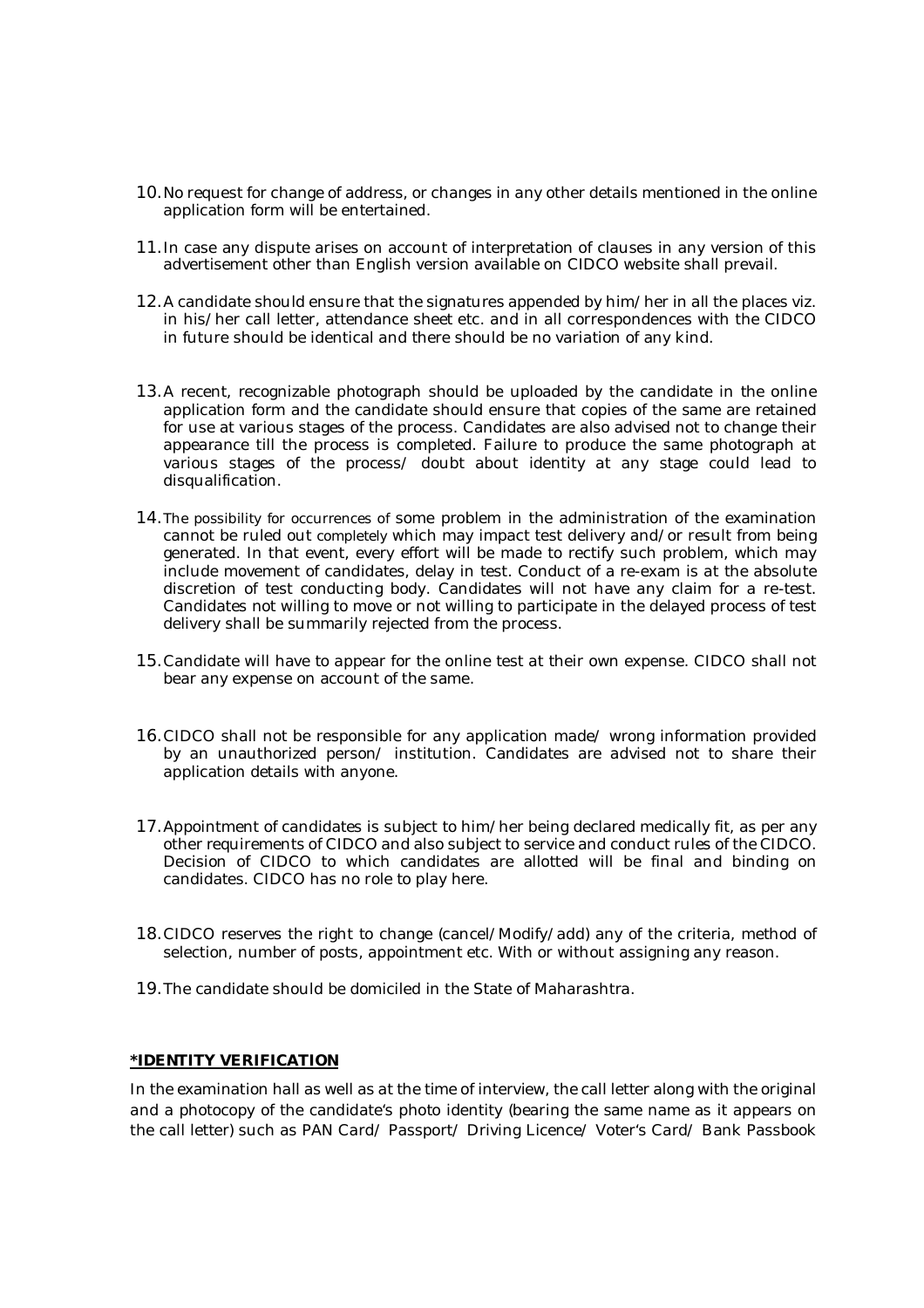with photograph/ Photo identity proof issued by a Gazetted Officer/ People's Representative along with a photograph / Identity Card issued by a recognised college/ university/ Aadhar card with a photograph/ Employee ID should be submitted to the invigilator for verification. The candidate's identity will be verified with respect to his/her details on the call letter, in the Attendance List and requisite documents submitted. If identity of the candidate is in doubt the candidate may not be allowed to appear for the Examination/ interview.

## **Ration Card and E-Aadhar card will not be accepted as valid id proof for this process.**

**Note:** Candidates have to produce in original the photo identity proof and submit photocopy of the photo identity proof along with Examination call letter as well as the Interview Call Letter while attending the examination/ interview respectively, without which they will not be allowed to take up the examination/ interview. Candidates must note that the name as appearing on the call letter (provided during the process of registration) should exactly match the name as appearing on the photo identity proof. Female candidates who have changed first/last/middle name post marriage must take special note of this. If there is any mismatch between the name indicated in the Call Letter and Photo Identity Proof the candidate will not be allowed to appear for the examination. In case of candidates who have changed their name, will be allowed only if they produce original Gazette notification / their original marriage certificate / affidavit in original.

Candidates reporting late i.e. after the reporting time specified on the call letter for Examination will not be permitted to take the examination. The reporting time mentioned on the call letter will be prior to the Start time of the test. Though the duration of the examination is 2 hours, candidates may be required to be at the venue for about 4 hours including the time required for completion of various formalities such as verification and collection of various requisite documents, logging in, giving of instructions etc.

## **CENTRE INSTRUCTIONS**

## **Note:**

1. The examination will be conducted online in venues given in the respective call letters.

2. No request for change of centre/venue/date/session for Examination shall be entertained.

3. Candidate will appear for the examinations at an Examination Centre at his/her own risks and expenses and CIDCO will not be responsible for any injury or losses etc. of any nature.

## **HOW TO APPLY**

## **Candidates can apply online only from 17/01/2016 to 01/07/2016 and no other mode of application will be accepted.**

Detailed Guidelines/Procedures for-

- a. Application Registration
- b. Payment of Fees
- c. Photograph & Signature Scan and Upload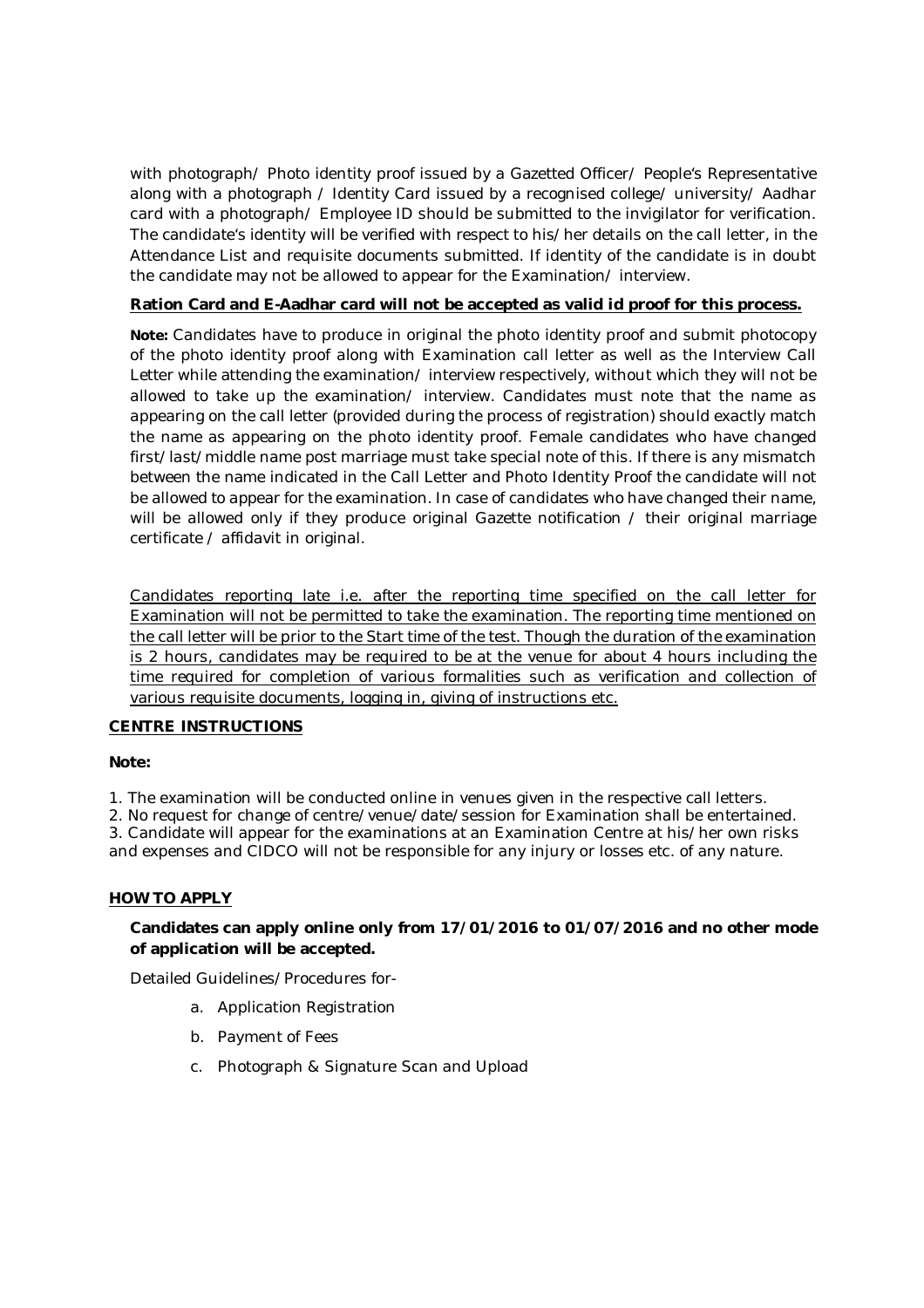## **A. APPLICATION REGISTRATION**

## **I. IMPORTANT POINTS TO BE NOTED BEFORE REGISTRATION**

Before applying online, candidates should

- i. Scan their photograph and signature ensuring that both the photograph and signature adhere to the required specifications as given under Guideline for photograph & signature scan and upload.
- ii. Have a valid personal email ID and mobile no., which should be kept active till the completion of this Recruitment Process. CIDCO may send call letters for the Interview etc. through the registered e-mail ID. In case a candidate does not have a valid personal e-mail ID, he/she should create his/her new email ID and mobile no. before applying on-line and must maintain that email account and mobile number.

## **II. APPLICATION PROCEDURE**

- 1. Candidates have to go to the CIDCO's website www.cidco.maharashta.gov.in and click on the option "**APPLY ONLINE**" which will open a new screen.
- 2. To register application, choose the tab "**CLICK HERE FOR NEW REGISTRATION**" and enter Name, Contact details and Email-id. A Provisional Registration Number and Password will be generated by the system and displayed on the screen. Candidate should note down the Provisional Registration Number and Password. An Email & SMS indicating the Provisional Registration number and Password will also be sent.
- 3. In case the candidate is unable to complete the application form in one go, he / she can save the data already entered by choosing "**SAVE AND NEXT**" tab. Prior to submission of the online application, candidates are advised to use the "SAVE AND NEXT" facility to verify the details in the online application form and modify the same if required. Visually Impaired candidates should fill the application form carefully and verify/ get the details verified to ensure that the same are correct, prior to final submission.
- 4. Candidates are advised to carefully fill and verify the details filled in the online application themselves as no change will be possible/ entertained after clicking the **"FINAL SUBMIT"** BUTTON.
- 5. The Name of the candidate and his/her Father/ Husband etc. should be spelt correctly in the application as it appears in the Certificates/ Mark sheets. Any change/alteration found may disqualify the candidature.
- 6. Validate your details and Save your application by clicking the **'VALIDATE YOUR DETAILS'** and **'SAVE & NEXT'** button.
- 7. Candidates can proceed to upload Photo & Signature as per the specifications given in the Guidelines for Scanning and Upload of Photograph and Signature detailed under point "C" given below.
- 8. Candidates can proceed to fill other details of the Application Form.
- 9. Click on the Preview Tab to preview and verify the entire application form before **"FINAL SUBMIT"**.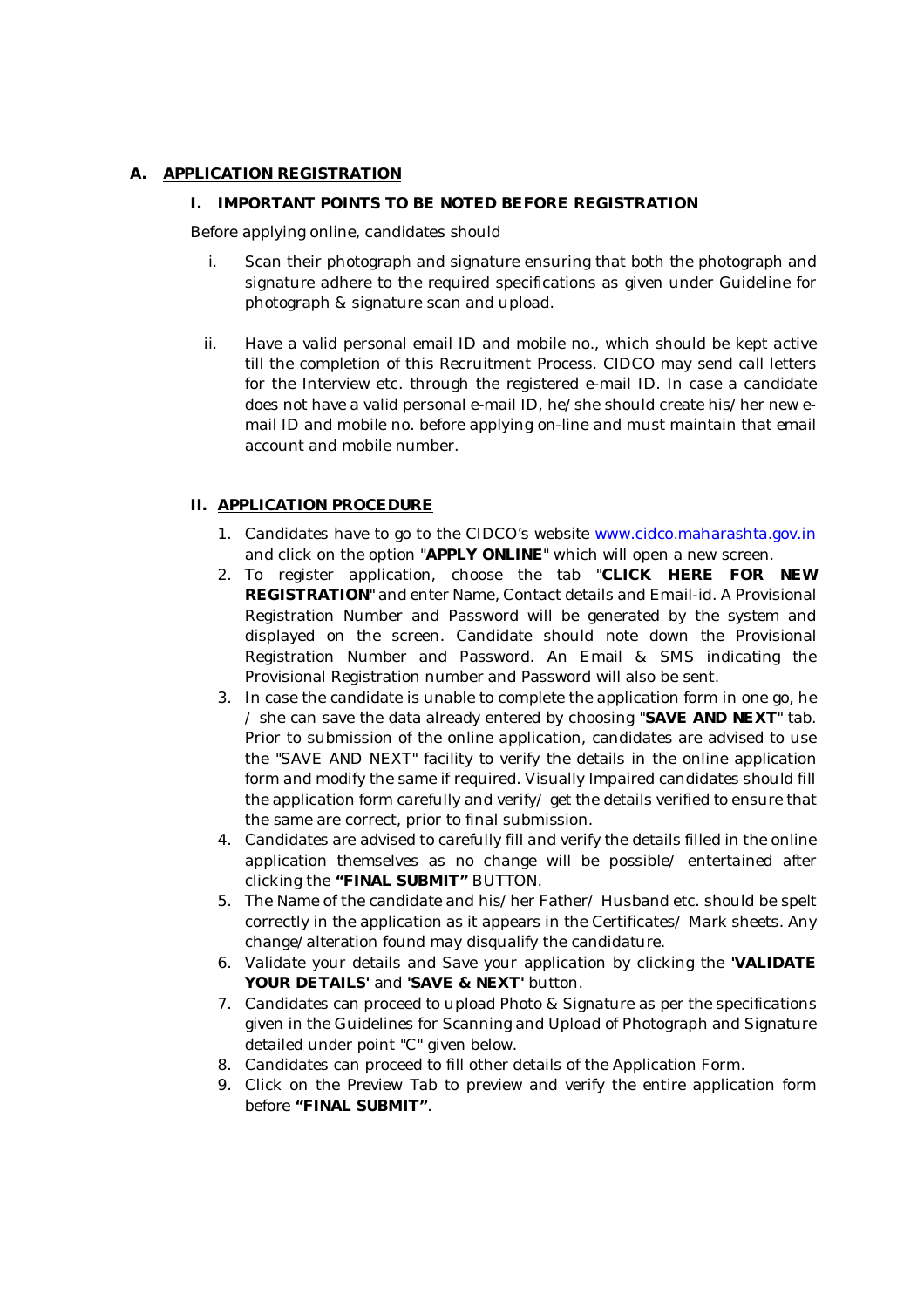- 10. Modify details, if required, and click on **'FINAL SUBMIT'** only after verifying and ensuring that the photograph, signature uploaded and other details filled by you are correct.
- 11. Click on **'PAYMENT'** Tab and proceed for payment.
- 12. Click on **'SUBMIT'** button.

## **B. PAYMENT OF FEES ONLINE MODE**

- 1. The application form is integrated with the payment gateway and the payment process can be completed by following the instructions.
- 2. The payment can be made by using only Debit Cards (Rupay/ Visa/ Master) , Credit cards , Internet Banking , IMPS, Cash Cards/ Mobile Wallets – Vodafone MPesa, Airtel Money, Oxicash, Mobikwik, Paycash etc.
- *3.* After submitting your payment information in the online application form, *PLEASE WAIT FOR THE INTIMATION FROM THE SERVER. DO NOT PRESS BACK OR REFRESH BUTTON IN ORDER TO AVOID DOUBLE CHARGE*
- 4. On successful completion of the transaction, **an e-Receipt** will be generated.
- 5. Non-generation of 'E-Receipt' indicates PAYMENT FAILURE. On failure of payment, Candidates are advised to login **again** using their Provisional Registration Number and Password and repeat the process of payment.
- 6. Candidates are required **to take a printout of the e-Receipt** and online Application Form. **Please note that if the same cannot be generated, online transaction may not have been successful**.
- 7. For Credit Card users: All charges are listed in Indian Rupee. If you use a non-Indian credit card, your bank will convert it to your local currency based on prevailing exchange rates.
- 8. To ensure the security of your data, please close the browser window once your transaction is completed.
- 9. There is facility to print application form containing fee details after payment of fees.

## **C. GUIDELINES FOR PHOTOGRAPH & SIGNATURE SCAN AND UPLOAD**

 In case the face in the photograph or signature is unclear, the application may be rejected. Candidate may edit the application and re-upload the photograph/ signature in such case.

## **PHOTOGRAPH IMAGE**

- Photograph must be a recent passport size colour picture.
- The picture should be in colour, against a light-coloured, preferably white background. Look straight at the camera with a relaxed face.
- If the picture is taken on a sunny day, have the sun behind you, or place yourself in the shade, so that you are not squinting and there are no harsh shadows.
- If you have to use flash, ensure there's no "red-eye".
- If you wear glasses make sure that there are no reflections and your eyes can be clearly seen.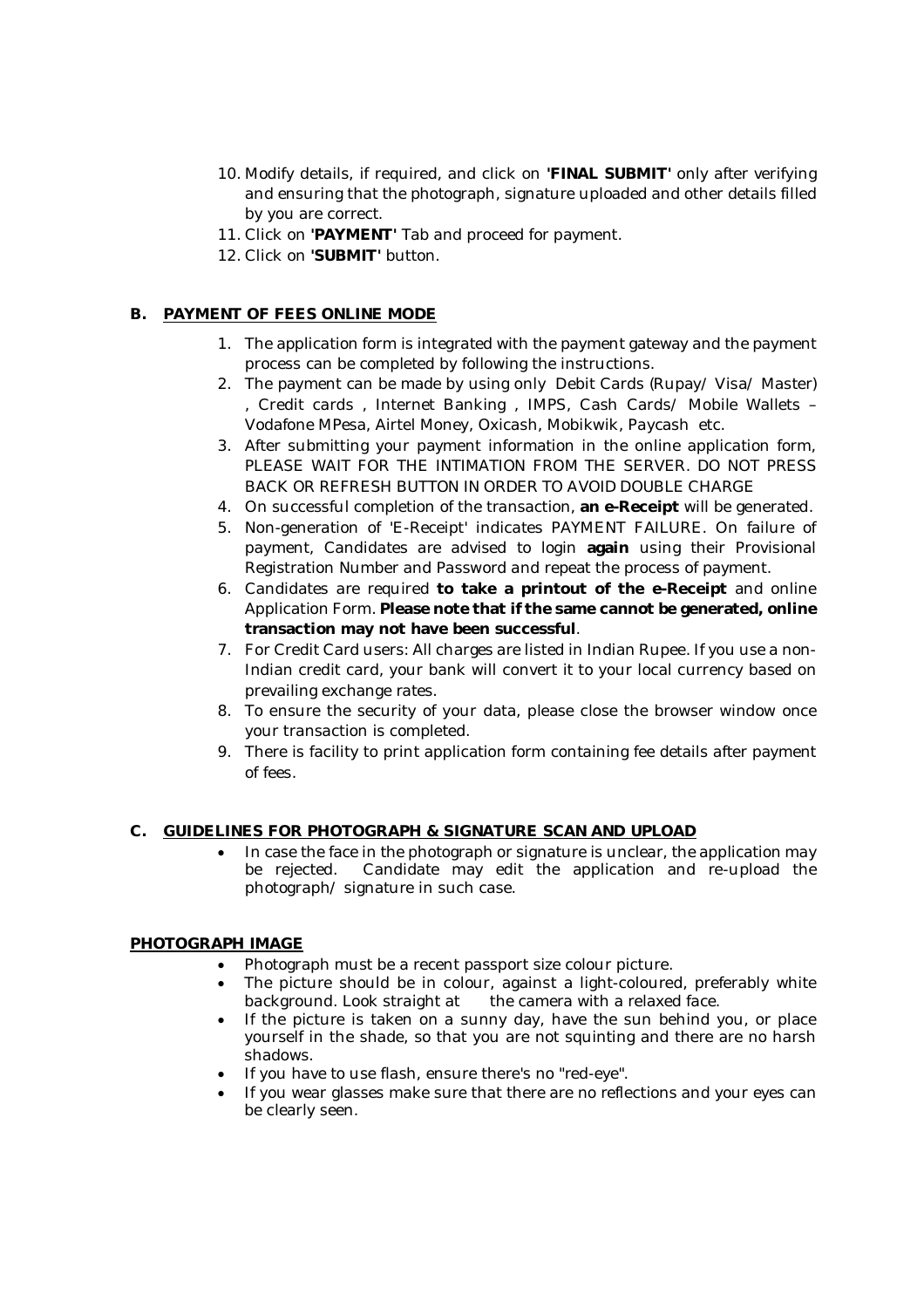- Caps, hats and dark glasses are not acceptable. Religious headwear is allowed but it must not cover your face.
- Dimensions 200 x 230 pixels (preferred).
- Size of file should be between 20kb-50kb.
- Ensure that the size of the scanned image is not more than 50KB. If the size of the file is more than 50KB, then adjust the settings of the scanner such as the DPI resolution, no. of colours etc., during the process of scanning.

## **SIGNATURE IMAGE**

- The applicant has to sign on white paper with Black Ink pen.
- The signature must be signed only by the applicant and not by any other person.
- The signature will be used to put on the Attendance sheet.
- The Applicant's signature obtained on the call letter and attendance sheet at the time of examination should match the uploaded signature. In case of mismatch, the candidate may be disqualified.
- Dimensions 140 x 60 pixels (preferred).
- Size of file should be between 10kb —20kb.
- Ensure that the size of the scanned image is not more than 20KB.

## **SCANNING THE PHOTOGRAPH & SIGNATURE**

- Set the scanner resolution to a minimum of 200 dpi (dots per inch).
- Set Color to \_True Color'.
- File Size as specified above.
- Crop the image in the scanner to the edge of the photograph/signature, then use the upload editor to crop the image to the final size (as specified above).
- The image file should be JPG or JPEG format. An example file name is: image01 .jpg or image01 .jpeg. Image dimensions can be checked by listing the folder files or moving the mouse over the file image icon. Candidates using MS Windows/MS Office can easily obtain photo and signature in .jpeg format not exceeding 50KB & 20KB respectively by using MS Paint or MS Office Picture Manager. Scanned photograph and signature in any format can be saved in .jpg format by using 'Save As' option in the Filemenu and size can be reduced below 50KB (photograph) & 20KB (signature) by using crop and then resize option. Please See point (i) & (ii) above for the pixel size in the 'Image' menu. Similar options are available in other photo editor also.

## **If the file size and format are not as prescribed, an error message will be displayed.**

While filling in the Online Application Form the candidate will be provided with a link to upload his photograph and signature.

## **Procedure for Uploading the Photograph and Signature**

- There will be two separate links for uploading Photograph and Signature.
- Click on the respective link "Upload Photograph / Signature".
- Browse & Select the location where the Scanned Photo/ Signature file has been saved.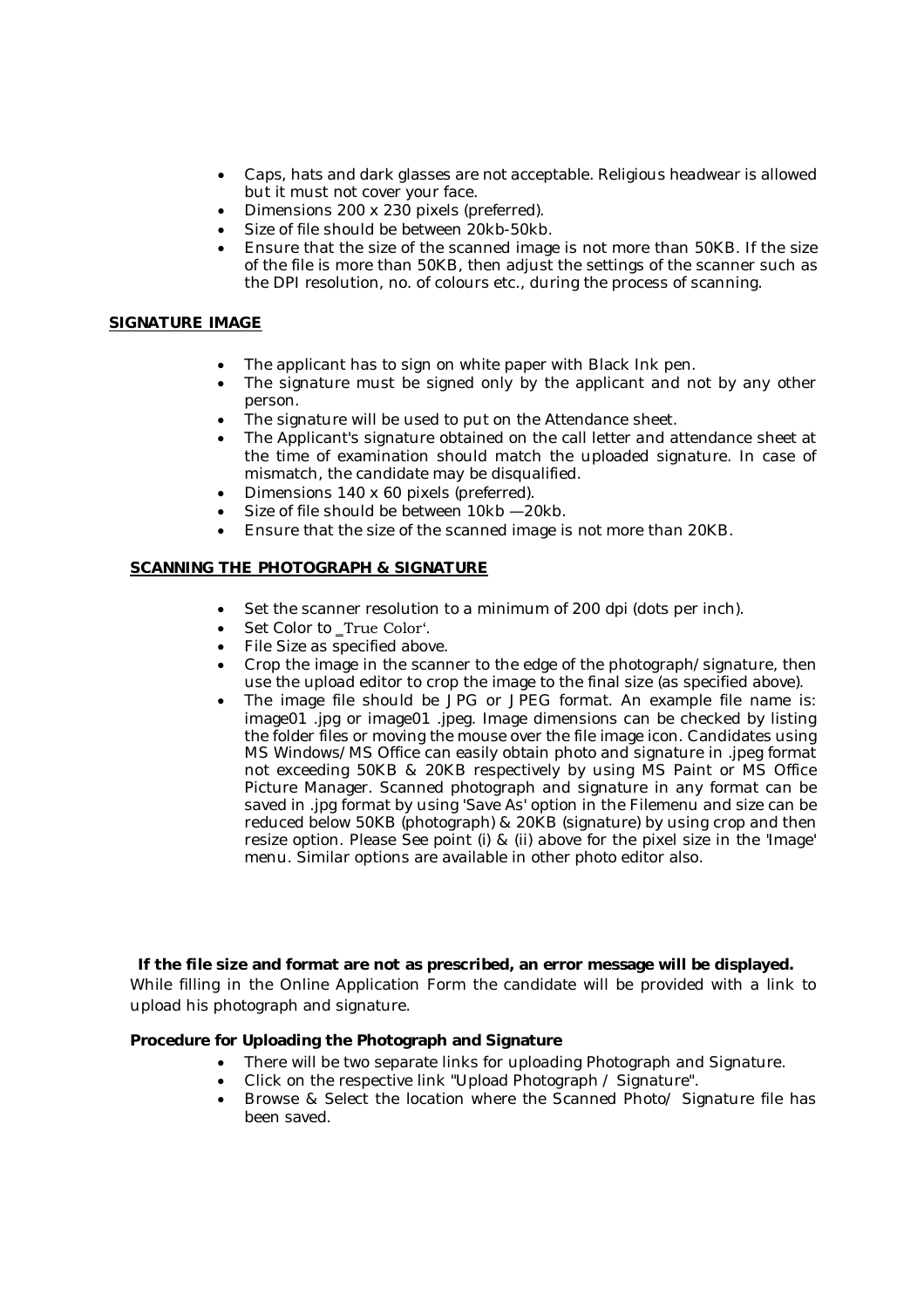- Select the file by clicking on it.
- Click the 'Upload' button

# **NOTE:**

Please note that all the particulars mentioned in the online application including Name of the Candidate, Category, Date of Birth, Address, Mobile Number, Email ID, Centre of Examination, etc. will be considered as final and no change/modifications will be allowed after submission of the online application form. Candidates are hence advised to fill in the online application form with utmost care as no correspondence regarding change of details will be entertained. CIDCO will not be responsible for any consequences arising out of furnishing of incorrect and incomplete details in the application or omission to provide the required details in the application form. An online application which is incomplete in any respect such as without proper size photograph and signature uploaded in the online application form/ unsuccessful fee payment will not be considered as valid.

Candidates are advised in their own interest to apply on-line much before the closing date and not to wait till the last date for depositing the fee / intimation charges to avoid the possibility of disconnection/ inability/ failure to log on to the website on account of heavy load on internet/website jam.

CIDCO does not assume any responsibility for the candidates not being able to submit their applications within the last date on account of the aforesaid reasons or for any other reason.

Please note that the above procedure is the only valid procedure for applying. No other mode of application or incomplete steps would be accepted and such applications would be rejected.

*Any information submitted by an applicant in his/ her application shall be binding on the candidate personally and he/she shall be liable for prosecution/ civil consequences in case the information/ details furnished by him/ her are found to be false at a later stage.* 

CIDCO shall not be responsible if the information/ intimation do not reach candidates in case of change in the mobile number, email address, technical fault or otherwise, beyond the control of CIDCO. Candidates are advised to keep a close watch on the authorized CIDCO website www.cidco.maharashtra.gov.in for latest updates.

CIDCO shall not be responsible if the information/ intimation do not reach candidates in case of change in the mobile number, email address, technical fault or otherwise, beyond the control of CIDCO. Candidates are advised to keep a close watch on the authorized CIDCO website www.cidco.maharashtra.gov.in for latest updates.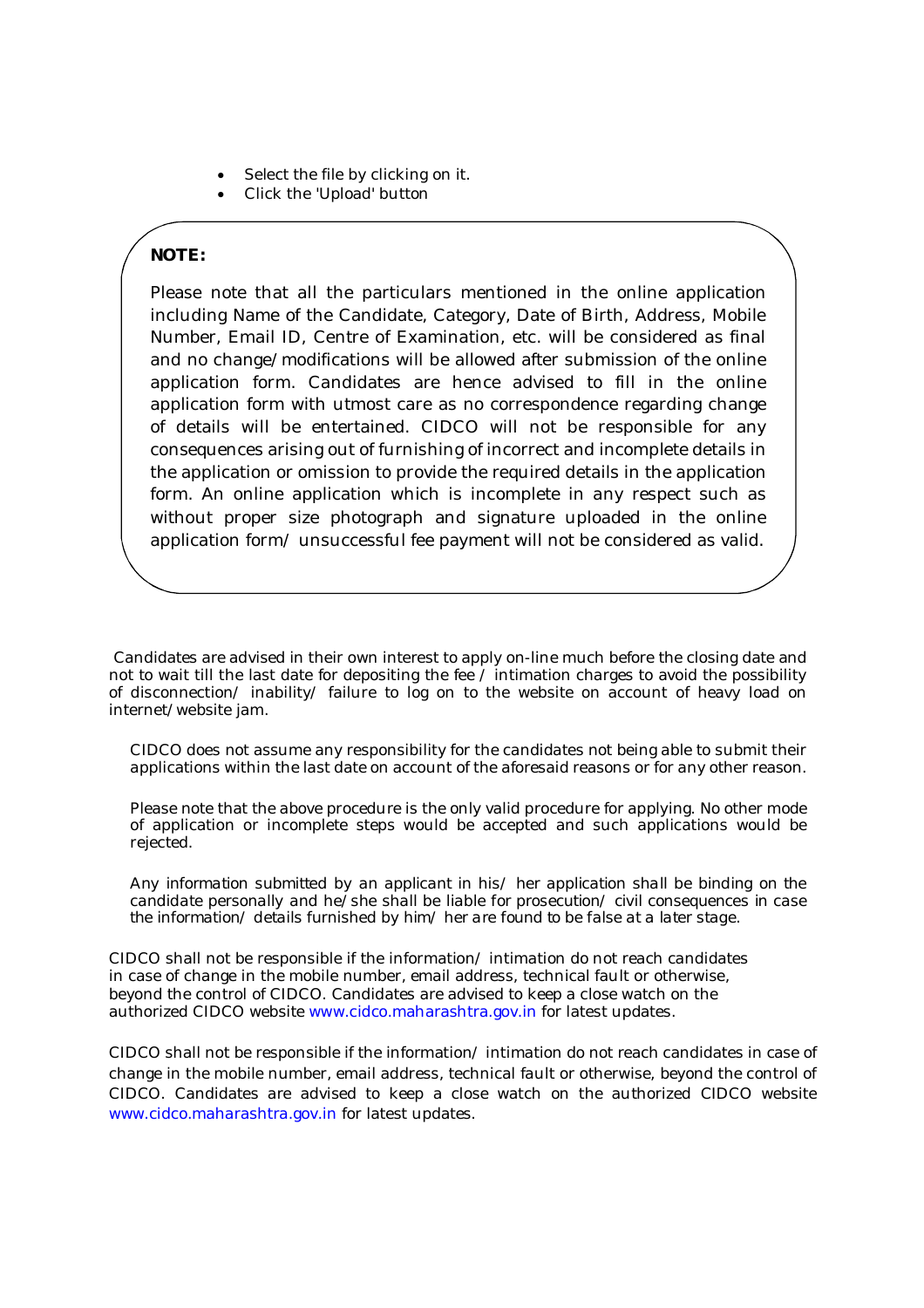# **ACTION AGAINST CANDIDATES FOUND GUILTY OF MISCONDUCT.**

Candidates are advised in their own interest that they should not furnish any particulars that are false, tampered with or fabricated and should not suppress any material information while submitting online application.

At the time of examination, interview or in a subsequent selection procedure, if a candidate is (or has been) found guilty of

- i. Using unfair means or
- ii. Impersonating or procuring impersonation by any person or
- iii. Misbehaving in the examination/interview hall or disclosing , publishing , reproducing, transmitting, storing or facilitating transmission and storage of contents of the test(s) or any information therein in whole or part thereof in any form or by any means, verbal or written, electronically or mechanically for any purpose or
- iv. Resorting to any irregular or improper means in connection with his/her candidature or
- v. Obtaining support for his/her candidature by any unfair means or
- vi. Carrying mobile phones or similar electronic devices of communication in the examination/interview hall , such a candidate may in addition to rendering himself/herself liable to criminal prosecution, be liable:
- vii. To be disqualified from the examination for which he/she is a candidate.
- viii. To be debarred, either permanently or for a specified period, from any examination conducted by CIDCO
- ix. For termination of service, if he/she has already joined CIDCO

## **Important:**

CIDCO would be analyzing the responses (answers) of individual candidates with other candidates to detect patterns of similarity of right and wrong answers. If in the analytical procedure adopted by CIDCO in this regard, it is inferred/ concluded that the responses have been shared and scores obtained are not genuine/ valid, CIDCO serves right to cancel the candidature of the concerned candidates and the result of such candidates (disqualified) will be withheld.

## **USE OF MOBILE PHONES, PAGERS, CALCULATOR OR ANY SUCH DEVICES:**

(a) Mobile phone, pagers or any other communication devices are not allowed inside the premises where the examination is being conducted. Any infringement of these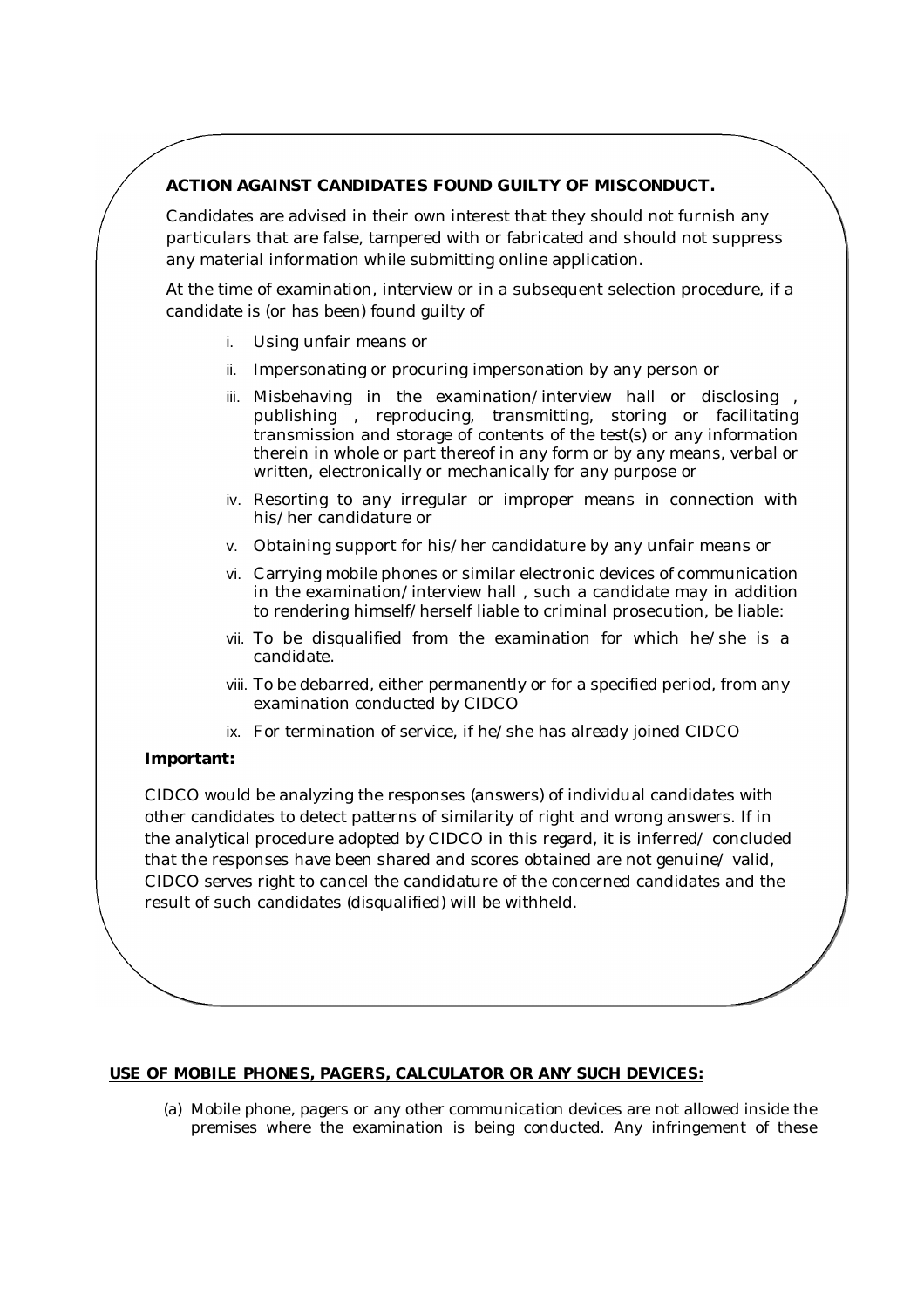instructions shall entail cancellation of candidature and disciplinary action including ban from future examinations.

- (b) Candidates are advised in their own interest not to bring any of the banned items including mobile phones/ pagers to the venue of the examination, as arrangement for safekeeping cannot be assorted.
- (c) Candidates are not permitted to user or have in possession calculators in examination premises.

## **DOWNLOAD OF CALL LETTERS**

Candidates will have to visit the website www.cidco.maharashtra.gov.in for downloading call letters for online examination. Intimation for downloading call letter will also be sent through email/SMS.

Once the candidate clicks the relevant link, he/she can access the window for call letter download. The candidate is required to use (i) Registration Number/Roll Number, (ii) Password/Date of Birth for downloading the call letter.

Candidate needs to affix recent recognizable photograph on the call letter preferably the same as provided during registration and appear at the examination centre with (i) Call Letter (ii) Photo Identity Proof as stipulated in clause 7 of this advertisement and also specified in the call letter and (iii) Photocopy of the same Photo Identity Proof as brought in original.

## **GENERAL INFORMATION:**

The possibility for occurrences of some problem in administration of the examination cannot be ruled out completely which may impact test delivery and/or result from being generated. In that event, every effort will be made to rectify the problem, which may include shifting the candidates to the other centers or to conduct of another examination if considered necessary. Decision of the CIDCO in this regard shall be final. Candidates not willing to accept such change shall loose his/her candidature for this exam.

If the examination is held in more than one session, the scores across various sessions will be equated to adjust for slight differences in difficulty level of different test batteries used across sessions. More than one session are required if the nodes capacity is less or some technical disruption takes place at any centre or for any candidate.

Instances for providing incorrect information and/or process violation by a candidate detected at any stage of the selection process will lead to disqualification of the candidate from the selection process and he/she will not be allowed to appear in any CIDCO recruitment process in the future. If such instances go undetected during the current selection process but are detected subsequently, such disqualification will take place with retrospective effect.

Not more than one application should be submitted by any candidate. In case of multiple Applications only the latest valid (completed) application will be retained and the application fee/ intimation charges paid for the other multiple registration(s) will stand forfeited.